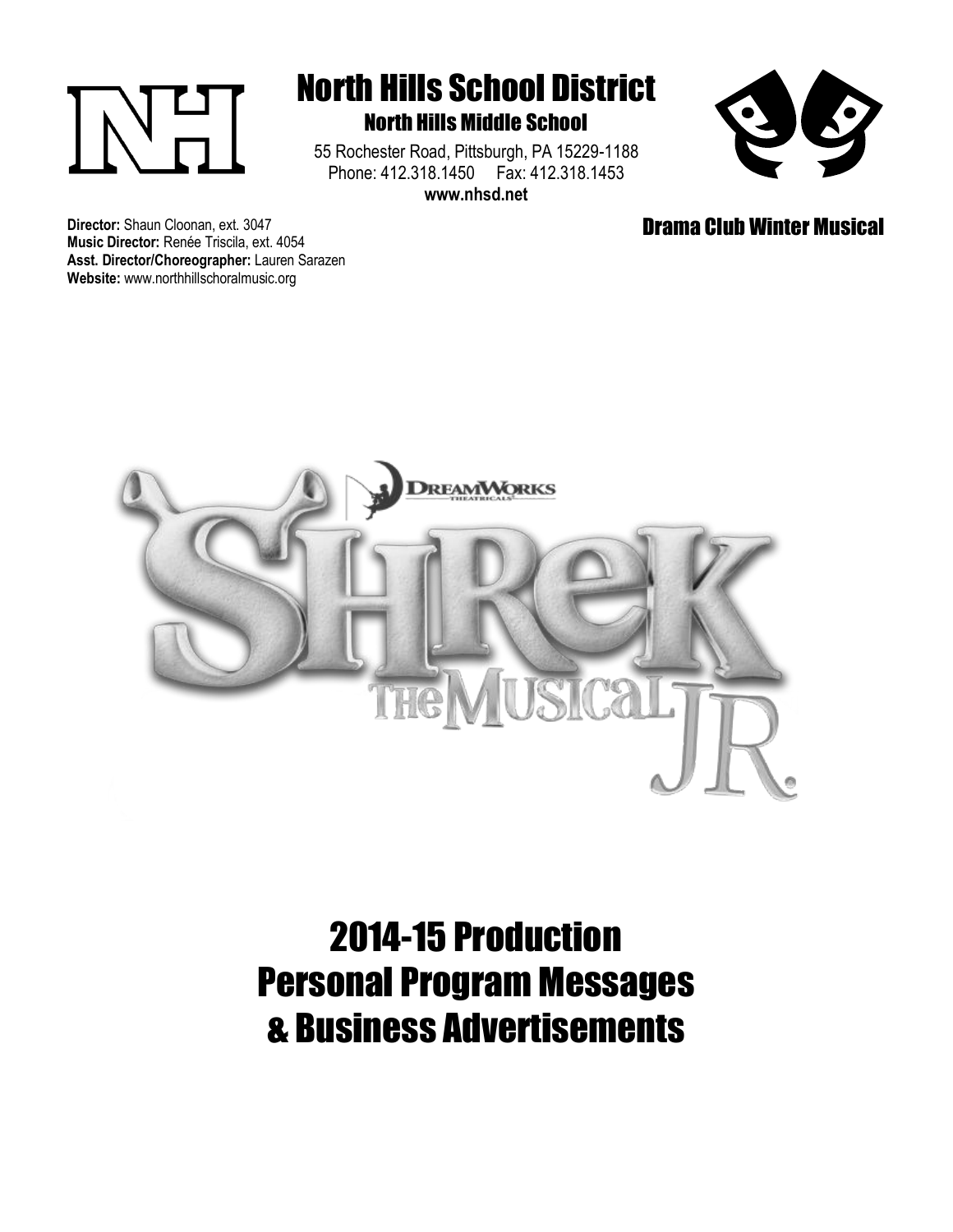## Personal Program Messages



We are excited to have you with us for the 2014-15 North Hills Winter Musical production of *Shrek the Musical, Jr*. We hope that you will support the musical by submitting personal program messages to your favorite cast and crew members!

The message prices are as follows:

 $1/8$  page = \$10.00  $1/4$  page = \$15.00

 $1/2$  page = \$20.00 full-page  $= $25.00$ 

You may also submit a picture to be scanned. Scanned pictures are an extra \$5.00 each. Please keep in mind that your image may not reproduce exactly as it was submitted!

*Note: please be realistic about the amount of text that can fit in the size you that you desire.* Please see the next page for ad sizes. Feel free to photocopy this page as many times as needed, or just attach additional sheets for more messages. Also note that if formatting your own ad that the program is printed in black and white, so color images will print in gray scale. Files/text may be submitted vie e-mail to: **NHWinterMusical@gmail.com.** You will receive a confirmation e-mail upon receipt.

#### **DEADLINE FOR SUBMISSIONS IS FRIDAY, JANUARY 9, 2015.**

If you have any questions, please call director Shaun Cloonan at 412-318-1000, ext. 3047 or e-mail at cloonans@nhsd.net.

| <b>Personal Program Message Order Form</b>                                                                                                                                                                                                        |            |              |  |  |  |  |
|---------------------------------------------------------------------------------------------------------------------------------------------------------------------------------------------------------------------------------------------------|------------|--------------|--|--|--|--|
| <b>MAKE CHECKS PAYABLE TO "NORTH HILLS SCHOOL DISTRICT"</b><br>(Memo: Drama Club)<br>Deadline for Submissions is Friday, January 9, 2015.                                                                                                         |            |              |  |  |  |  |
|                                                                                                                                                                                                                                                   |            |              |  |  |  |  |
| (in case of problems or questions)                                                                                                                                                                                                                |            |              |  |  |  |  |
| Size of personal program message: (circle one)                                                                                                                                                                                                    |            |              |  |  |  |  |
|                                                                                                                                                                                                                                                   | $1/8$ page | \$10.00 each |  |  |  |  |
|                                                                                                                                                                                                                                                   | $1/4$ page | \$15.00 each |  |  |  |  |
|                                                                                                                                                                                                                                                   | $1/2$ page | \$20.00 each |  |  |  |  |
|                                                                                                                                                                                                                                                   | full page  | \$25.00 each |  |  |  |  |
| scanned pictures at \$5 each                                                                                                                                                                                                                      |            |              |  |  |  |  |
| <b>TOTAL DUE:</b>                                                                                                                                                                                                                                 |            |              |  |  |  |  |
| <b>Messages:</b> (write below, attach separate sheet(s) of paper)<br>If you would like to submit your own graphic, designed/formatted text, or would rather type it and<br>send it electronically, please e-mail it to: NHWinterMusical@gmail.com |            |              |  |  |  |  |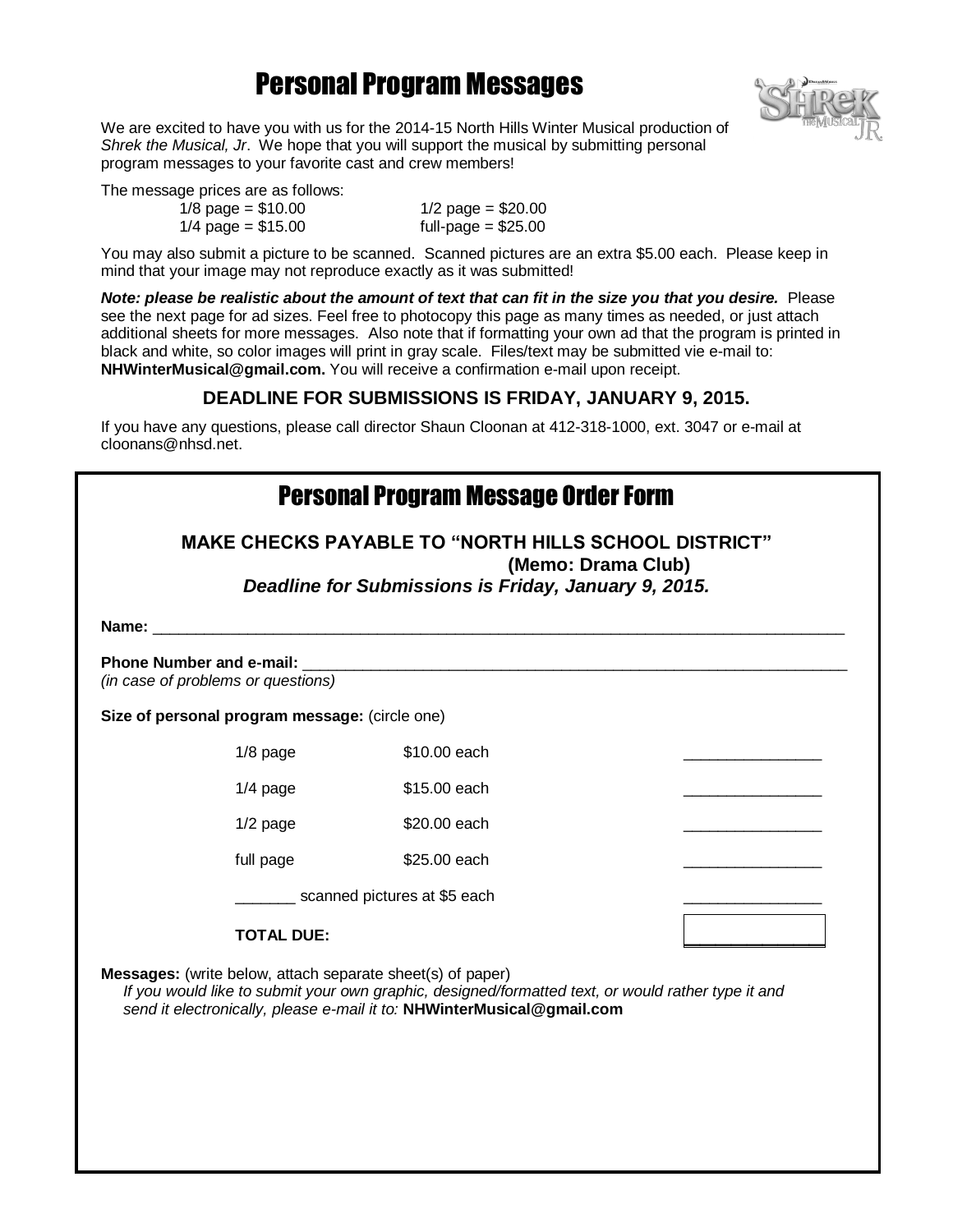| 1/2 page personal message ad<br>this size ad is \$20.00                 |                                                                                        |
|-------------------------------------------------------------------------|----------------------------------------------------------------------------------------|
| 7.5"WX5"N                                                               |                                                                                        |
|                                                                         |                                                                                        |
|                                                                         |                                                                                        |
|                                                                         |                                                                                        |
| 1/4 page personal message ad<br>this size ad is \$15.00<br>3.75"w x 5"h | Full-Page personal message ad<br>this size ad is \$25.00 $\rightarrow$<br>7.5"w x 10"h |
|                                                                         |                                                                                        |
|                                                                         | 1/8 page personal message ad                                                           |
|                                                                         | this size ad is \$10.00                                                                |
|                                                                         | $3.75$ 'w x 2.5'h                                                                      |
|                                                                         |                                                                                        |
|                                                                         |                                                                                        |
|                                                                         |                                                                                        |
|                                                                         |                                                                                        |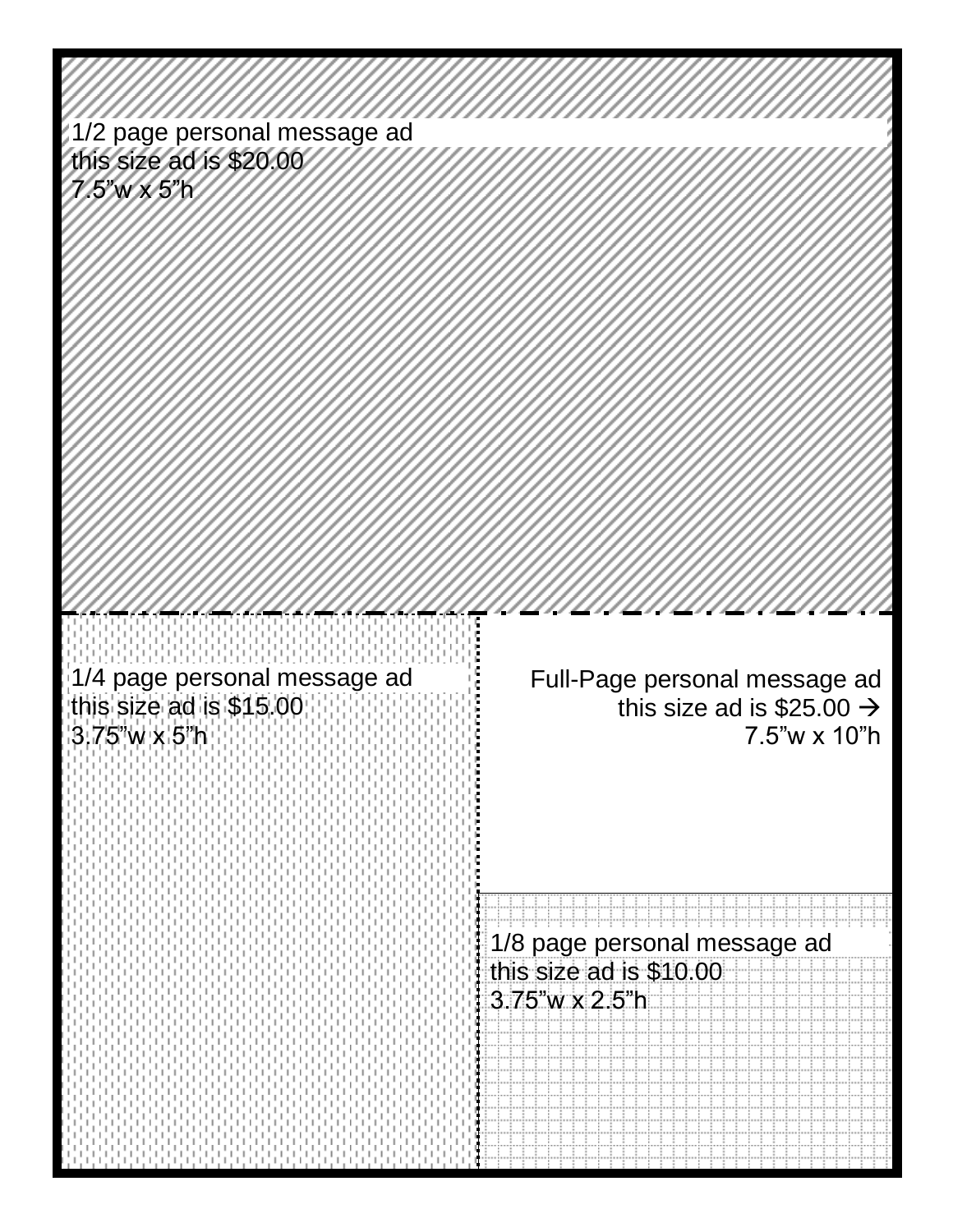## Business Advertisements

Do you own a business or know someone who does? Why not place an ad in the program book for the 2014-15 North Hills Winter Musical production of *Shrek the Musical Jr.*?!



The message prices are as follows:

 $1/8$  page =  $$15.00$  (for a business card)  $1/4$  page = \$20.00

1/2 page =  $$25.00$ full-page  $= $30.00$ 

Prices include the scanning of professional business cards/logos. Please keep in mind that your image may not reproduce exactly as it was submitted, and that the program is printed in black and white. If you would like to e-mail your text, logo, or file in JPG, GIF, TIF, PNG, or PDF formats (EPS files don't always translate), please send it to **NHWinterMusical@gmail.com.** You will receive a confirmation e-mail upon receipt.

### **DEADLINE FOR SUBMISSIONS IS FRIDAY, JANUARY 9, 2015.**

If you have any questions, please call director Shaun Cloonan at 412-318-1000, ext 3047 or e-mail at cloonans@nhsd.net.

| <b>Business Advertisement Order Form</b><br><b>MAKE CHECKS PAYABLE TO "NORTH HILLS SCHOOL DISTRICT"</b><br>(Memo: Drama Club)<br>Deadline for Submissions is Friday, January 9, 2015. |                                                                                                |  |  |  |
|---------------------------------------------------------------------------------------------------------------------------------------------------------------------------------------|------------------------------------------------------------------------------------------------|--|--|--|
|                                                                                                                                                                                       |                                                                                                |  |  |  |
|                                                                                                                                                                                       |                                                                                                |  |  |  |
| (in case of problems or questions)                                                                                                                                                    |                                                                                                |  |  |  |
| Size of advertisement: (circle one)                                                                                                                                                   |                                                                                                |  |  |  |
| $1/8$ page                                                                                                                                                                            | \$15.00 each                                                                                   |  |  |  |
| $1/4$ page                                                                                                                                                                            | \$20,00 each                                                                                   |  |  |  |
| $1/2$ page                                                                                                                                                                            | \$25.00 each                                                                                   |  |  |  |
| full page                                                                                                                                                                             | \$30.00 each                                                                                   |  |  |  |
| <b>TOTAL DUE:</b>                                                                                                                                                                     |                                                                                                |  |  |  |
|                                                                                                                                                                                       | Message and/or Logo: (write below, attach business card, or attach separate sheet(s) of paper) |  |  |  |

**ogo:** (write below, attach business card, or attach separate sheet(s)  $\epsilon$ *If you would like to submit your own designed text, business card, or logo electronically, please e-mail it to:* **NHWinterMusical@gmail.com**